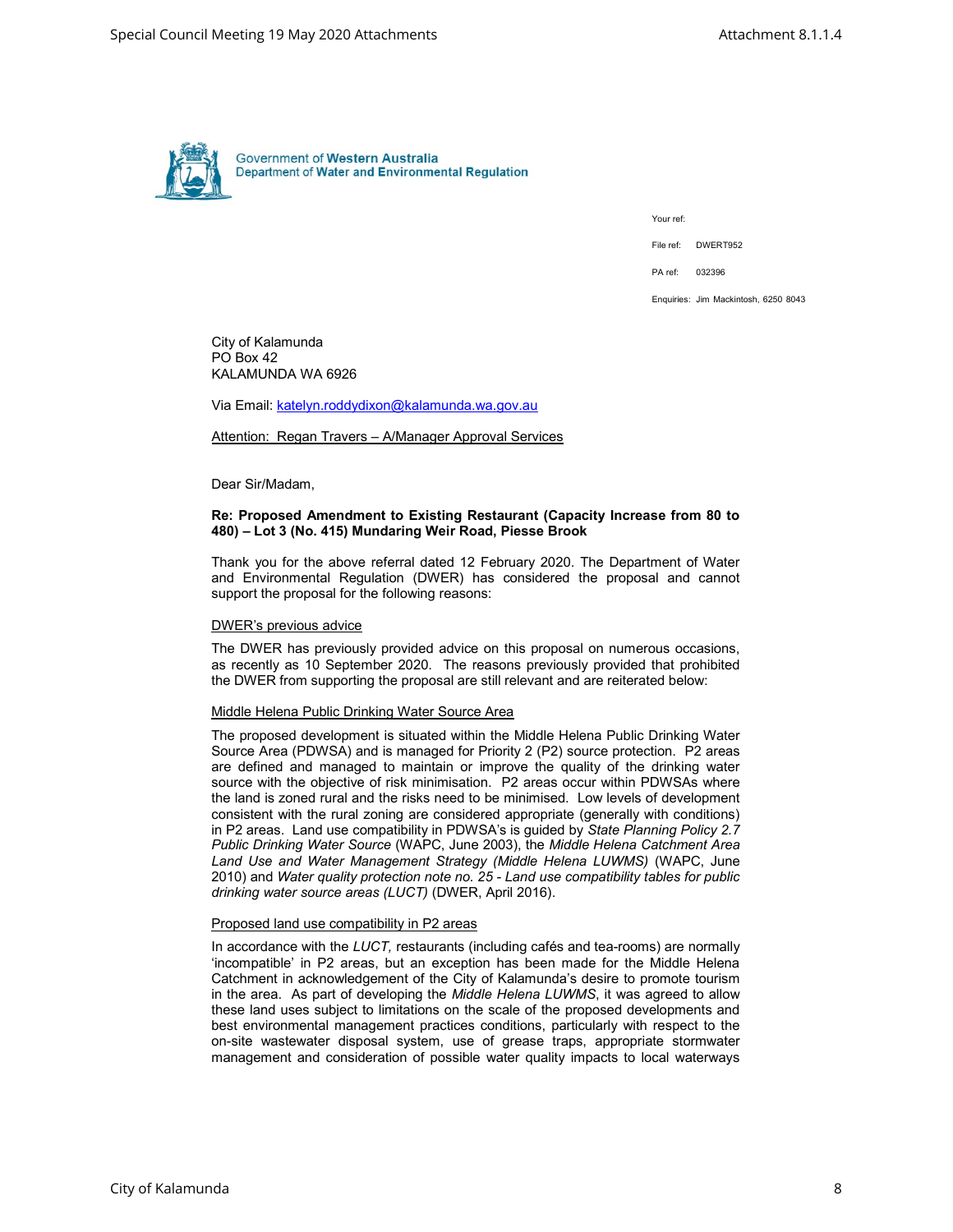(which feeds into the Middle Helena Dam and is then pumped into the Mundaring dam which services the Perth integrated water supply scheme and Goldfields water supply scheme).

In accordance with the recommendations in the Middle Helena LUWMS, the DWER has recommended to limit the size of restaurants in the Middle Helena Catchment to a maximum capacity of 50 people. In previous discussions for Chalet Rigi this number was raised to 80 people. This outcome is consistent with discussions through consultation of the Middle Helena LUWMS and provides a balance between the community and City of Kalamunda's desire for more tourism, and the need to protect this drinking water source.

## Proposed number of patrons

The proposed increase in patron numbers to 480 is considered be an intensification of land use which would pose an unacceptable contamination risk to water quality. This is because there is an increased loading of contamination associated with the land use (i.e. more people, cars, wastewater, fuel storage, etc). Even if best management practices were applied the proposed land use and associated activities would still pose a maximum (or inherent) risk to the water resource, because best management practices can fail resulting in contaminants being released onsite and offsite.

It is also understood that the applicant intends to use the proposed restaurant as a reception centre when the restaurant is not in operation. In accordance with the LUCT, reception centres are considered to be an 'incompatible' land use in a P2 area. The Middle Helena LUWMS also does not allow for the establishment of reception centres in the water source protection area. The DWER is unable to provide further advice on the impacts of the proposal as there is very limited information on water management and specifically wastewater management.

## New information submitted with the latest proposal

The DWER notes that additional information has been provided with the latest proposal, including:

Water and Stormwater Management Plan (Evergreen Consultancy, Dec 2019).

The DWER has undertaken a preliminary review of this additional information and, while the proposal is not supported, we would like to provide the following additional advice:

## Protection of Hacketts Gully

The latest proposal has again changed the location of the effluent disposal to the original area which was conditionally supported by the DWER in 2012. However, the proposal also includes a secondary treatment area in close proximity to Hacketts Gully and the effluent treatment system itself is still located in close proximity to Hackett Gully, a tributary of Piesse Brook.

The location of the secondary effluent disposal field and the effluent treatment system is approximately 35 metres from Hacketts Gully. This setback is insufficient, in accordance with the Draft Government Sewerage Policy (State Government, Nov 2016) and the DWER's Water Quality Protection Note No. 70: Wastewater treatment and disposal – domestic systems (DWER, March 2016), which both require a minimum 100 metre setback to waterways for the effluent treatment system and any effluent disposal area. The DWER has recently provided informal advice to the City of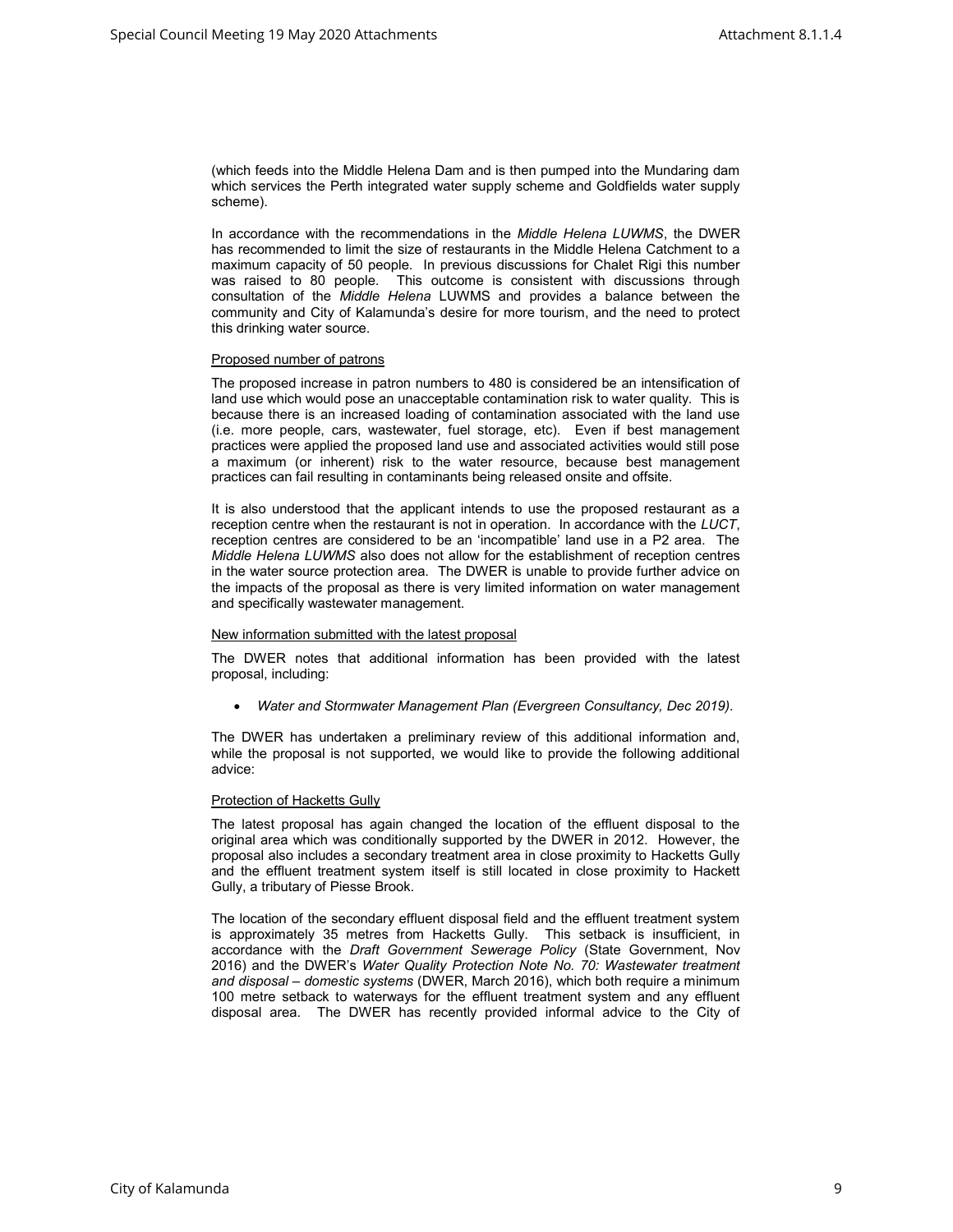Kalamunda that there are serious concerns over the proximity of the effluent disposal field and effluent treatment system to Hacketts Gully.

### Nutrient budget

Any proposal for a reduced setback of the effluent disposal field from Hacketts Gully should be supported by a nutrient budget/balance. The details provided on the BioMAX Model C80 Wastewater Treatment System detail that the level of Total Nitrogen in the effluent is equal to (or less than) 10 mg/L. This level of Total Nitrogen is of concern to the DWER as it is significantly higher than ANZECC Guidelines for Fresh and Marine Water Quality (Oct 2000) for South-west Australia upland rivers, and is higher than background water quality in Hacketts Gully. The nutrient budget needs to demonstrate that the application/irrigation rate of effluent (particularly nitrogen) can be sufficiently removed via vegetation, before there is potential surface runoff or subsurface lateral runoff towards Hacketts Gully, or infiltration to the regional groundwater. This information was recommended by DWER in our previous response to the City in September 2019. However, this level of technical information has again not been provided.

### Stormwater Management

The latest proposal again proposes a significant area for car parking. Again, very little detail has been provided on the stormwater management for the carpark. Further information on the stormwater management for the carpark was requested in previous correspondence to the City. However this information has still not been provided. The DWER has concerns regarding:

- Stormwater modelling and storage calculations;
- Treatment and conveyance mechanisms for large carpark;
- Extent of stormwater events being discharged off site (over property boundary);
- Interaction of carpark stormwater and the proposed primary effluent disposal field.

## **Conclusion**

The DWER cannot support the proposal for the reasons stated above. However, should the decision making authority resolve to approve the proposal, contrary to the DWER's advice, then the following conditions of approval are recommended:

#### Water Management Plan

- Prior to the commencement of site works, a Water Management Plan is to be prepared and approved, to the satisfaction of the Department of Water and Environmental Regulation and the City of Kalamunda.
- The approved Water Management Plan shall be implemented to the satisfaction of the City of Kalamunda.

The Water Management Plan should identify and address all potential risks to water quality from the existing land uses and proposed development, including but not limited to:

- wastewater loadings and management;
- nutrient budget and effluent disposal field details;
- management of stormwater from carparks and roads;
- management of irrigation and nutrients from landscaped areas;
- potential impacts and mitigation measures for onsite and offsite water quality if proposed management systems fail